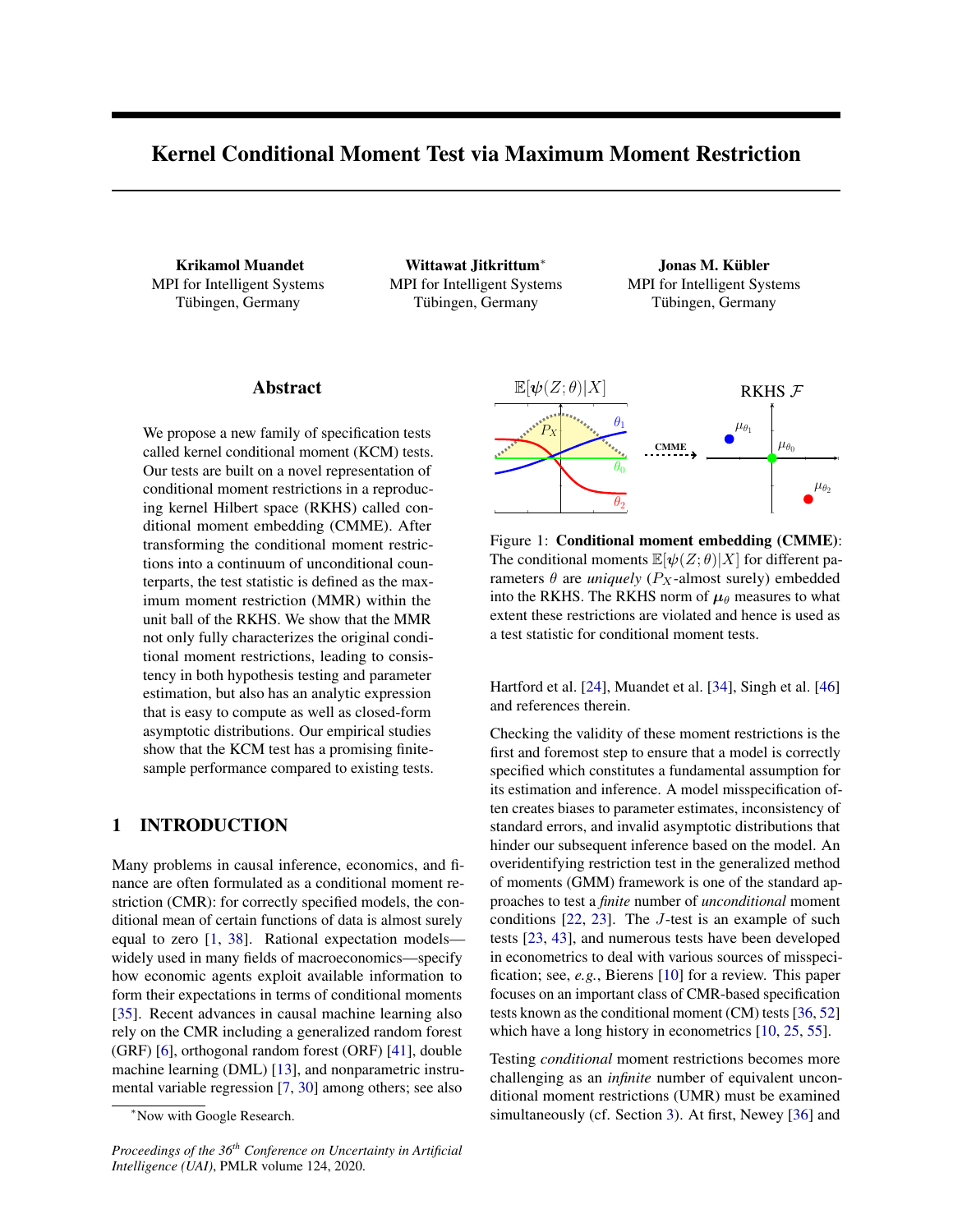Tauchen [\[52\]](#page-9-12) proposed to perform the overidentifying restriction test on a finite subset of the UMR. Unfortunately, the CM tests that rely only on a finite number of moment conditions cannot be consistent against all alternatives. Additional assumptions such as the global identification of selected moment conditions and sample-size dependent moment conditions are required to guarantee consistency [\[15,](#page-9-15) [18\]](#page-9-16). To overcome this limitation, Bierens [\[8\]](#page-8-4) introduced the first consistent CM tests—known as integrated conditional moment (ICM) tests—by checking *all* moment conditions simultaneously [\[11\]](#page-8-5). However, the ICM test depends on parametric weighting functions and nuisance parameters that limit its practical use. An alternative class of consistent CM tests, known as smooth tests, employ nonparametric kernel estimation [\[31,](#page-9-17) [56\]](#page-9-18) which also forms a basis for the generalized empirical likelihood approach [\[16,](#page-9-19) [54\]](#page-9-20). However, they have non-trivial power only against local alternatives that approach the null at a slower rate than  $1/\sqrt{n}$ , and are susceptible to the curse of dimensionality (cf. Section [5](#page-5-0) for the discussion).

Inspired by a surge of kernel-based tests [\[14,](#page-9-21) [21,](#page-9-22) [32\]](#page-9-23), we propose to embed the CMR in a reproducing kernel Hilbert space (RKHS). By transforming CMR into a continuum of UMR in RKHS, the test statistic is defined as the maximum moment restriction (MMR) within the unit ball of the RKHS (cf. Section [3\)](#page-2-0). We then show that the MMR corresponds to the RKHS norm of a Hilbert space embedding of conditional moments. *Not only can the MMR capture all information about the original CMR, but it also has a closed-form expression that enables the practical ease of implementation* (cf. Theorems [3.2](#page-3-0) and [3.3\)](#page-4-0). The MMR allows us to develop a class of consistent CM tests that we call kernel conditional moment (KCM) tests (cf. Section [4\)](#page-4-1). Furthermore, it considerably simplifies the parameter estimation problems based on the CMR. Our framework has relationships to existing methods in econometrics and machine learning (cf. Section [5\)](#page-5-0). To the best of our knowledge, the Hilbert space embedding of conditional moment restrictions has not appeared elsewhere in the literature.<sup>1</sup>

All proofs can be found in Appendix [D.](#page--1-0) The code of our experiments is available at [https://github.com/](https://github.com/krikamol/kcm-test) [krikamol/kcm-test](https://github.com/krikamol/kcm-test).

### 2 BACKGROUND

We introduce the CMR in Section [2.1](#page-1-1) and then review the concepts of kernels and RKHS in Section [2.2.](#page-2-1) Finally, we discuss the main assumptions in Section [2.3.](#page-2-2)

#### <span id="page-1-1"></span>2.1 CONDITIONAL MOMENT RESTRICTIONS

Let *Z* be a random variable taking values in  $\mathcal{Z} \subseteq \mathbb{R}^p$  with distribution  $P_Z$ ,  $X$  a subvector of  $Z$  taking values in  $X \subseteq$  $\mathbb{R}^d$  with distribution  $P_X$ , and  $\Theta \subset \mathbb{R}^r$  a parameter space. Following Newey [\[38\]](#page-9-0), we consider models where the only available information about the unknown parameter  $\theta_0 \in \Theta$  is a set of conditional moment restrictions

<span id="page-1-2"></span>
$$
\mathscr{M}(X;\theta_0) := \mathbb{E}[\psi(Z;\theta_0)|X] = \mathbf{0}, \quad P_X\text{-a.s.,} \quad (1)
$$

where  $\psi : \mathcal{Z} \times \Theta \to \mathbb{R}^q$  is a vector of *generalized residual functions* whose functional forms are known up to the parameter  $\theta \in \Theta$ . The expectation is always taken over all random variables that are not conditioned on. Note that there can be two different models that are *observationally equivalent* on the basis of [\(1\)](#page-1-2) alone although an ideal parameter  $\theta_0$  is unique.

Several statistical problems can be formulated as [\(1\)](#page-1-2). In nonparametric regression models,  $Z = (X, Y)$  where  $Y \in \mathbb{R}$  is a dependent variable and  $\psi(Z; \theta) = Y - \theta Z$  $f(X; \theta)$ . For conditional quantile models,  $Z = (X, Y)$ and  $\psi(Z; \theta) = \mathbb{1}\{Y < f(X; \theta)\} - \tau$  for the target quantile  $\tau \in [0, 1]$ . In heterogeneous effect estimation,  $Z = (X, T, Y)$  where *T* is a vector of treatments and  $\psi(Z; \theta(X)) = (Y - \langle \theta(X), T \rangle)T$ . For instrumental variable regression,  $Z = (X, W, Y)$  where *W* is an instrumental variable and  $\psi(Z; \theta) = (Y - f_{\theta}(X))$  and  $\mathbb{E}[\psi(Z;\theta)|W]=0$  almost surely. When *Z* admits the density  $p(z; \theta)$ , we can define the moment conditions in terms of the *score function* as  $\psi(Z; \theta) = \nabla_{\theta} \log p(Z; \theta)$ and use it for local maximum likelihood estimation.

Conditional moment tests. Given an independent sample  $(x_i, z_i)_{i=1}^n$  drawn from a distribution that satisfies the conditional moments [\(1\)](#page-1-2) and an estimate  $\hat{\theta}$  of  $\theta_0$ , our goal is to perform specification testing: *Given a function*  $\psi$ *and a parameter estimate*  $\hat{\theta}$ *, we test the null hypothesis* 

<span id="page-1-3"></span>
$$
H_0: \mathbb{E}[\psi(Z; \hat{\theta}) | X] = 0, \ P_X\text{-a.s.}
$$
 (2)

For instance, in the test of functional form of the nonlinear regression model [\[25\]](#page-9-13), the null hypothesis can be expressed as  $H_0$ :  $\mathbb{E}[Y - f(X; \theta)|X] = 0$  where  $\theta = \theta$ arg min<sub> $\theta \in \Theta$ </sub>  $\mathbb{E}[(Y - f(X; \theta))^2]$ . In this case,  $Z = (Y, X)$ and  $\psi(Z; \theta) = Y - f(X; \theta)$ . This test allows us to detect misspecifications of the functional form of *f*.

In this work, we assume that  $\hat{\theta}$  is obtained independently of the data that is used to test [\(2\)](#page-1-3). In many cases, however,  $\hat{\theta}$  is estimated using this data and hence the test performance is also subject to the estimation error. A generalization of our framework to those cases will require more involved analyses, and we leave it to future work.

<span id="page-1-0"></span><sup>&</sup>lt;sup>1</sup>Carrasco and Florens [\[12\]](#page-9-24) and their follow-up work are the most relevant works from the econometric literature. We discuss this connection in Section [5.](#page-5-0)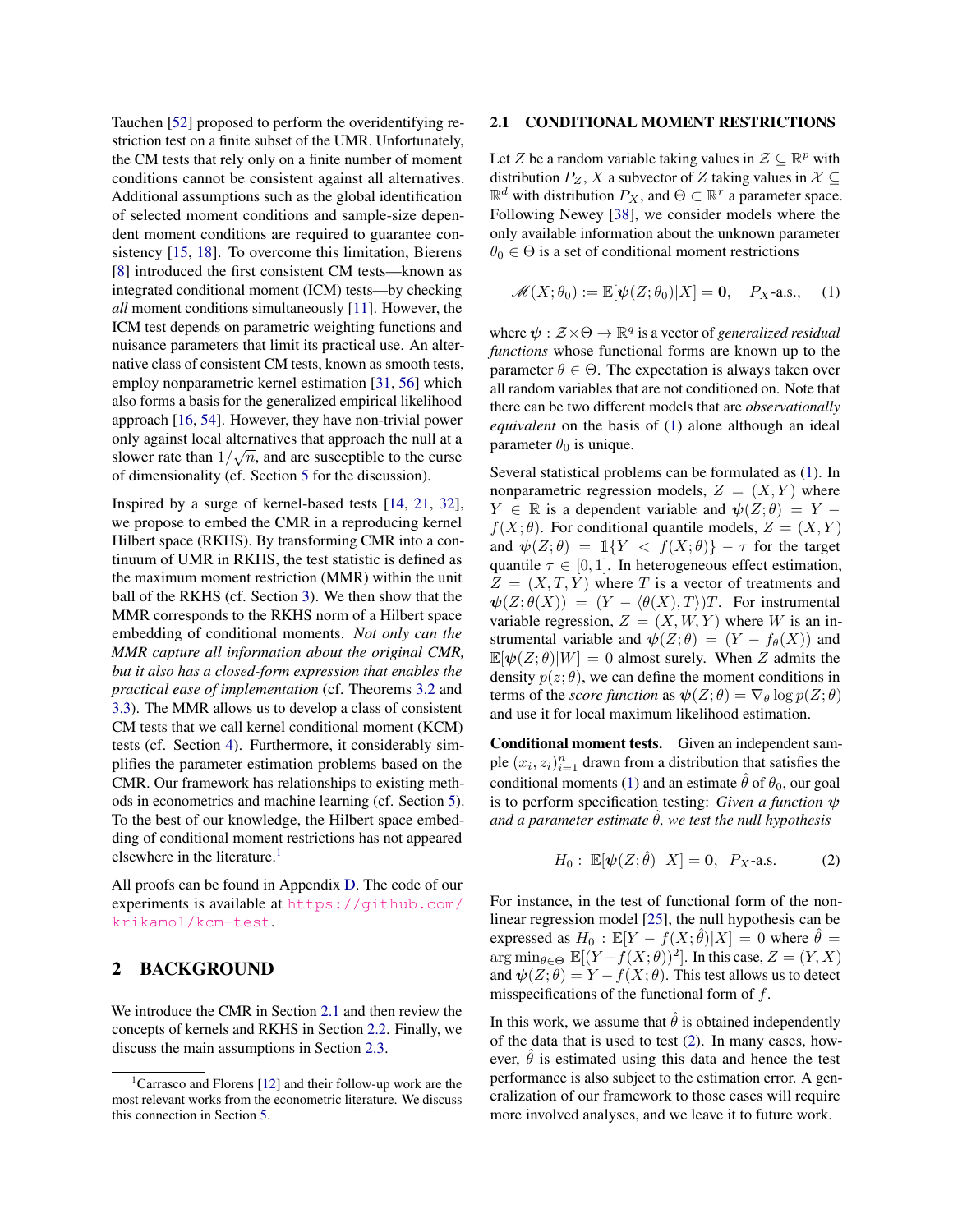#### <span id="page-2-1"></span>2.2 REPRODUCING KERNELS

Let  $X$  be a non-empty set and  $\mathcal F$  a Hilbert space consisting of functions on *X* with  $\langle \cdot, \cdot \rangle_{\mathcal{F}}$  and  $\| \cdot \|_{\mathcal{F}}$  being its inner product and norm, respectively. The Hilbert space  $\mathcal F$  is called a reproducing kernel Hilbert space (RKHS) if there exists a symmetric function  $k : \mathcal{X} \times \mathcal{X} \to \mathbb{R}$  called the reproducing kernel of *F* such that (i)  $k(x, \cdot) \in \mathcal{F}$  for all  $x \in \mathcal{X}$  and (ii)  $f(x) = \langle f, k(x, \cdot) \rangle$ *F* for all  $f \in \mathcal{F}$  and  $x \in \mathcal{X}$ . The latter is called the *reproducing property* of *F*. Every positive definite kernel *k* uniquely determines the RKHS for which  $k$  is a reproducing kernel [\[5\]](#page-8-6).

Let  $\{(\lambda_i, e_i)\}\)$  be pairs of positive eigenvalues and orthonormal eigenfunctions of *k*, *i.e.*,  $\int e_i(x)e_j(x) dx = 1$ if  $i = j$  and zero otherwise. By Mercer's theorem [\[49,](#page-9-25) Thm 4.49], the kernel *k* has the spectral decomposition

<span id="page-2-10"></span>
$$
k(x, x') = \sum_{j} \lambda_j e_j(x) e_j(x'), \quad x, x' \in \mathcal{X}, \quad (3)
$$

where the convergence is absolute and uniform. As a result, for any  $f \in \mathcal{F}$ , we have  $f(x) = \sum_j f_j e_j(x)$ with  $\sum_j f_j^2 / \lambda_j < \infty$  where  $f_j = \langle f, e_j \rangle_{\mathcal{F}}, \langle f, g \rangle_{\mathcal{F}} =$ <br> $\sum_i f_i g_i / \lambda_i$ , and  $||f||_{\mathcal{F}}^2 = \langle f, f \rangle_{\mathcal{F}} = \sum_i f_i^2 / \lambda_i$ .  $f_j f_j g_j / \lambda_j$ , and  $||f||^2_{\mathcal{F}} = \langle f, f \rangle_{\mathcal{F}} = \sum_j f_j^2 / \lambda_j$ .

Next, we introduce the notion of integrally strictly positive definite (ISPD) kernels and Bochner's characterization.

**Definition 2.1.** A kernel  $k(x, x')$  is integrally strictly pos*itive definite (ISPD) if for any function f that satisfies*  $0 < ||f||_2^2 < \infty$ ,

$$
\int_{\mathcal{X}} f(x)k(x, x')f(x') \,dx \,dx' > 0.
$$

ISPD kernels are an important notion in kernel methods and are closely related to characteristic and universal kernels, see, *e.g.*, Simon-Gabriel and Schölkopf [[45\]](#page-9-26).

The next result characterizes shift-invariant kernels  $k(x, x') = \varphi(x - x')$  for some positive definite  $\varphi$ .

<span id="page-2-9"></span>**Theorem 2.1** (Bochner). A continuous function  $\varphi$  :  $\mathbb{R}^d \to \mathbb{C}$  *is positive definite if and only if it is the Fourier transform of a finite nonnegative Borel measure*  $\Lambda$  *on*  $\mathbb{R}^d$ *:* 

$$
\varphi(t) = \frac{1}{(2\pi)^{d/2}} \int_{\mathbb{R}^d} e^{-it^\top \omega} d\Lambda(\omega)
$$

*for*  $t \in \mathbb{R}^d$ .

Examples of popular kernels are the Gaussian RBF kernel  $k(x, x') = \exp(-\|x - x'\|_2^2/2\sigma^2), \sigma > 0$ , Laplacian kernel  $k(x, x') = \exp(-\|x - x'\|_1/\sigma), \sigma > 0$ , and inverse multiquadric (IMQ) kernel  $k(x, x') = (c^2 + ||x - x'||_2^2)^{-\gamma}$ ,  $c, \gamma > 0$ . See, *e.g.*, Steinwart and Christmann [\[49,](#page-9-25) Ch. 4] for more examples.

#### <span id="page-2-2"></span>2.3 MAIN ASSUMPTIONS

Our subsequent analyses rely on these key assumptions.

- <span id="page-2-3"></span>(A1) The random vector  $(X, Z)$  forms a strictly stationary process with the probability measure *PXZ* .
- <span id="page-2-4"></span>(A2) *Regularity conditions*: (i) the function  $\psi : \mathcal{Z} \times$  $\Theta \rightarrow \mathbb{R}^q$  where  $q < \infty$  is continuous on  $\Theta$  for each  $z \in \mathcal{Z}$ ; (ii)  $\mathbb{E}[\psi(Z;\theta)|x]$  exists and is finite for every  $\theta \in \Theta$  and  $x \in \mathcal{X}$  for which  $P_X(x) > 0$ ; (iii)  $\mathbb{E}[\psi(Z;\theta)|x]$  is continuous on  $\Theta$  for all  $x \in \mathcal{X}$  for which  $P_X(x) > 0$ .
- <span id="page-2-5"></span>(A3) *Global identification*: there exists a unique  $\theta_0 \in$  $\Theta$  for which  $\mathbb{E}[\psi(Z;\theta_0)|X] = 0$  a.s., and  $P(\mathbb{E}[\psi(Z;\theta)|X] = \mathbf{0}) < 1$  for all  $\theta \in \Theta, \theta \neq \theta_0$ .
- <span id="page-2-6"></span>(A4) The kernel *k* is ISPD, continuous, and bounded, *i.e.*,  $\sup_{x \in \mathcal{X}} \sqrt{k(x, x)} < \infty.$

Assumption  $(A1)$  ensures that all expectations of functions of  $(X, Z)$  are independent of time. The regularity conditions  $(A2)$  are standard assumptions [\[22,](#page-9-8) Ch. 3] which ensure that  $\psi$  is well-defined, and hold in most models considered in the literature [\[22\]](#page-9-8). By contrast, [\(A3\)](#page-2-5) may not hold, especially in non-linear models. A *local* identifiability can be assumed instead by imposing additional constraints on  $\Theta$ . Testing whether the constraints are sufficient can then be done, for example, by examining the Jacobian at some parameter values [\[22,](#page-9-8) pp. 54]. Lastly,  $(A4)$  implies that the RKHS  $\mathcal F$  consists of bounded continuous functions [\[49,](#page-9-25) Sec. 4.3] and is expressive enough (cf. Theorem [3.2\)](#page-3-0).

## <span id="page-2-0"></span>3 MAXIMUM MOMENT RESTRICTION

This section presents the RKHS representation of the CMR. Let  $\mathscr F$  be a set of measurable functions on  $\mathcal X$ . Then,  $\mathbb{E}_{XZ}[\psi(Z;\theta)f(X)] = \mathbb{E}_{X}[\mathbb{E}_{Z}[\psi(Z;\theta)f(X)|X]] =$  $\mathbb{E}_X[\mathcal{M}(X;\theta)f(X)]$  for any  $f \in \mathcal{F}$  by the law of iterated expectation. That is, the CMR in [\(1\)](#page-1-2) implies an infinite set of unconditional moment restrictions

<span id="page-2-7"></span>
$$
\mathbb{E}[\psi(Z;\theta_0)f(X)] = \mathbf{0}, \quad \forall f \in \mathscr{F}.
$$
 (4)

Equivalently, any  $\theta_0 \in \Theta$  that satisfies [\(4\)](#page-2-7) must also satisfy what we call a *maximum moment restriction* (MMR)

<span id="page-2-8"></span>
$$
\sup_{f \in \mathcal{F}} \|\mathbb{E}[\psi(Z; \theta_0) f(X)]\|_2^2 = 0.
$$
 (5)

It is known that the implied moment restrictions [\(4\)](#page-2-7) and [\(5\)](#page-2-8) can be insufficient to globally identify the parameters of interest. We call *F* for which [\(5\)](#page-2-8) implies [\(1\)](#page-1-2) a *sufficient class of instruments*. In the context of this work, *F* must consist of infinitely many instruments for the CM test to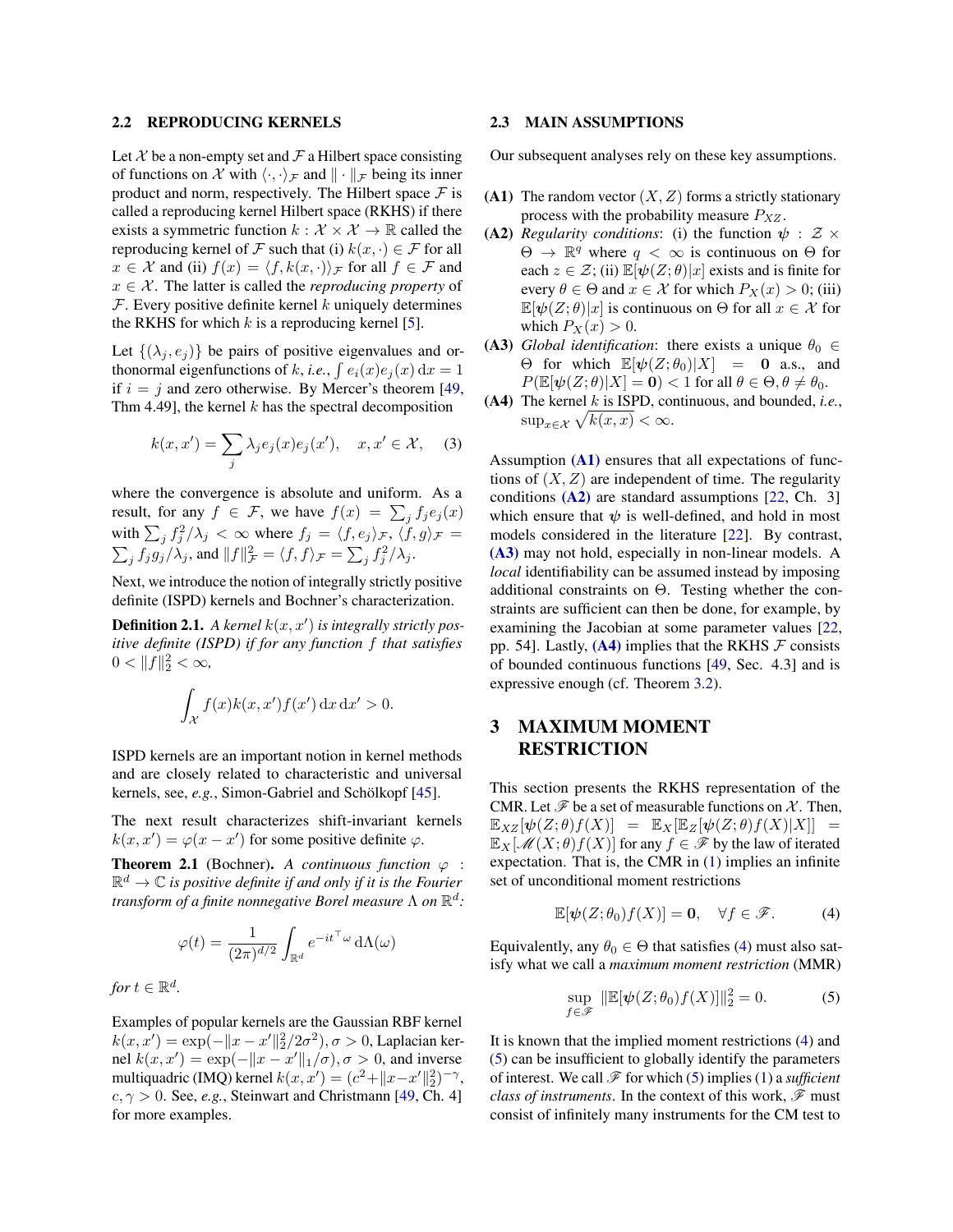be consistent against all alternatives. However, the sup operator also makes it hard to optimize [\(5\)](#page-2-8). We resolve these issues by choosing  $\mathscr F$  to be a unit ball in a RKHS, which we show to be a sufficient class of instruments. As a result, [\(5\)](#page-2-8) can be solved analytically, the parameters of interest can be consistently estimated, and the resulting CM test is consistent against all fixed alternatives.

Recently, Lewis and Syrgkanis [\[30\]](#page-9-4) and Bennett et al. [\[7\]](#page-8-2) also propose to estimate  $\theta_0$  based on [\(5\)](#page-2-8) and  $\mathscr F$  that is parameterized by deep neural networks. While they consider an estimation problem, we focus on hypothesis testing problems. Nevertheless, our formulation of CMR can also be used to estimate  $\theta_0$  (cf. Section [3.2](#page-4-2) and Appendix [B\)](#page--1-1). Note that the algorithms proposed in Lewis and Syrgkanis [\[30\]](#page-9-4) and Bennett et al. [\[7\]](#page-8-2) require solving a minimax game, whereas our approach for estimation is simply a minimization problem.

#### 3.1 CONDITIONAL MOMENT EMBEDDING

To express [\(5\)](#page-2-8) using the RKHS, we first develop a representation of the CMR in a vector-valued RKHS of functions  $f: \mathcal{X} \to \mathbb{R}^q$  [\[2\]](#page-8-7). Let *F* be the RKHS of realvalued functions on  $X$  with reproducing kernel  $k$  and  $\mathcal{F}^q$  the product RKHS of functions  $f := (f_1, \ldots, f_q)$ where  $f_i \in \mathcal{F}$  for all *i* with an inner product  $\langle f, g \rangle_{\mathcal{F}^q} = \nabla^q \cdot \langle f, g \rangle$  and norm  $||f|| = \sqrt{\sum_q q} ||f||_q^2$  . For  $\sum_{i=1}^{q} \langle f_i, g_i \rangle_F$  and norm  $||f||_{\mathcal{F}^q} = \sqrt{\sum_{i=1}^{q} ||f_i||_{\mathcal{F}^r}^2}$ . For  $\theta \in \Theta$ , we define an operator  $M_{\theta}$  on  $\mathcal{F}^q$  as

$$
M_{\theta}f := \mathbb{E}[\psi(Z;\theta)^{\top}f(X)] = \sum_{i=1}^{q} \mathbb{E}[\psi_i(Z;\theta)f_i(X)],
$$

where  $\psi_i$  denotes the *i*-th component of  $\psi$ . This operator takes an instrument  $f \in \mathcal{F}^q$  as input and returns the corresponding conditional moment restrictions.

The following lemma shows that  $M_{\theta}$  satisfies the property of the original conditional moment restrictions.

**Lemma 3.1.** *For all*  $f \in \mathcal{F}^q$ ,  $M_{\theta_0} f = 0$ .

Moreover, by Assumption [\(A2\)](#page-2-4) and [\(A4\)](#page-2-6),  $|M_{\theta}f| \leq$ <br> $\sum_{\theta}^{q} ||f|| \leq \sqrt{\sum_{\theta} |\phi_{\theta}((Z,\theta)| \phi_{\theta}((Z',\theta))|} \leq \sqrt{2}$  $\sum_{i=1}^q ||f_i||_{\mathcal{F}_i} \sqrt{\mathbb{E}[\psi_i(Z;\theta)\psi_i(Z';\theta)k(X,X')]}\ \leq \ \infty$ where  $(X', Z')$  is an independent copy of  $(X, Z)$ . Hence,  $M_{\theta}$  is a bounded linear operator. By Riesz's representation theorem, there exists a unique element  $\mu_{\theta}$  in  $\mathcal{F}^q$  such that  $M_{\theta} f = \langle f, \mu_{\theta} \rangle_{\mathcal{F}^q}$  for all  $f \in \mathcal{F}^q$ . Indeed, by the reproducing property,

$$
M_{\theta}f = \sum_{i=1}^{q} \langle f_i, \mathbb{E}[\xi_{\theta}^{i}(X, Z)] \rangle_{\mathcal{F}_i} = \langle f, \mathbb{E}[\xi_{\theta}(X, Z)] \rangle_{\mathcal{F}^{q}},
$$

where  $\xi_{\theta}(x, z) := (\psi_1(z; \theta)k(x, \cdot), \dots, \psi_q(z; \theta)k(x, \cdot))$ is the feature map in  $\mathcal{F}^q$  and  $\xi^i_\theta$  denotes the *i*th element of  $\xi_{\theta}$ . The equalities above are welldefined since  $\xi_{\theta}(x, z)$  is Bochner integrable [\[49,](#page-9-25) Def.

A.5.20], *i.e.*, 
$$
\mathbb{E} \|\xi_{\theta}(X, Z)\|_{\mathcal{F}^p} \leq \sqrt{\mathbb{E} \|\xi_{\theta}(X, Z)\|_{\mathcal{F}^p}^2} = \sqrt{\mathbb{E} \|\psi(Z; \theta)^{\top} \psi(Z; \theta) k(X, X)|} < \infty
$$
.

In other words,  $\mu_{\theta} := \mathbb{E}[\xi_{\theta}(X, Z)]$  is a *representer* of  $M_{\theta}$ in  $\mathcal{F}^q$ . We define  $\mu_\theta$  as *conditional moment embedding* (CMME) of  $\mathbb{E}[\psi(Z;\theta)|X]$  in  $\mathcal{F}^q$  relative to  $P_X$ .

**Definition 3.1.** For each  $\theta \in \Theta$ , let  $\xi_{\theta}(x, z) :=$  $(\psi_1(z;\theta)k(x,\cdot),\ldots,\psi_q(z;\theta)k(x,\cdot)) \in \mathcal{F}^q$ *. The* conditional moment embedding *(CMME) is defined as*

$$
\mu_{\theta} := \int_{\mathcal{X} \times \mathcal{Z}} \xi_{\theta}(x, z) \, dP_{XZ}(x, z) \in \mathcal{F}^q. \tag{6}
$$

4The CMME  $\mu_{\theta}$  takes the form of a kernel mean embedding of  $P_{XZ}$  with  $\xi_{\theta}$  as the feature map [\[33\]](#page-9-27). This is illustrated in Figure [1.](#page-0-0) Hence, given an i.i.d. sample  $(x_i, z_i)_{i=1}^n$  from  $P_{XZ}$ , we can estimate  $\mu_\theta$  simply by  $\hat{\mu}_{\theta} := \frac{1}{n} \sum_{i=1}^{n} \xi_{\theta}(x_i, z_i)$ . The following theorem establishes the  $\sqrt{n}$ -consistency of this estimator.

**Theorem 3.1.** Let  $\sigma_{\theta}^2 := \mathbb{E} \|\xi_{\theta}(X, Z)\|_{\mathcal{F}^q}^2$  and assume *that*  $\|\xi_{\theta}(X, Z)\|_{\mathcal{F}^q} < C_{\theta} < \infty$  *almost surely. Then, for any*  $0 < \delta < 1$ *, with probability at least*  $1 - \delta$ *.* 

$$
\|\widehat{\mu}_{\theta} - \mu_{\theta}\|_{\mathcal{F}^p} \le \frac{2C_{\theta} \log \frac{2}{\delta}}{n} + \sqrt{\frac{2\sigma_{\theta}^2 \log \frac{2}{\delta}}{n}}. \quad (7)
$$

Remarkably,  $\hat{\mu}_{\theta}$  converges at a rate  $O_p(n^{-1/2})$  that is independent of the dimension of  $(X, Z)$  and the RKHS  $\mathcal{F}^q$ . This is an appealing property because estimation and inference based on  $\hat{\mu}_{\theta}$  become less susceptible to the *curse of dimensionality* (see, *e.g.*, Khosravi et al. [\[27\]](#page-9-28) and references therein for the discussion). Under certain assumptions, Tolstikhin et al. [\[53\]](#page-9-29) established the minimax optimal rate for the kernel mean estimators like  $\hat{\mu}_{\theta}$ .

The next theorem shows that  $\mu_{\theta}$  provides a *unique* representation of the CMR  $\mathcal{M}(X,\theta)$  in  $\mathcal{F}^q$  relative to  $P_X$ .

<span id="page-3-0"></span>Theorem 3.2. *Assume that the kernel k is ISPD. Then, for*  $\partial$ *any*  $\theta_1, \theta_2 \in \Theta$ ,  $\mathcal{M}(x; \theta_1) = \mathcal{M}(x; \theta_2)$  for  $P_X$ -almost *all x if and only if*  $\mu_{\theta_1} = \mu_{\theta_2}$ *.* 

To better understand Theorem [3.2,](#page-3-0) consider when  $q = 1$ and  $k(x, x') = \varphi(x - x')$  is a shift-invariant kernel. First, we have  $\mu_{\theta}(\cdot) = \mathbb{E}_{X}[\mathbb{E}_{Z}[\psi(Z;\theta)k(X,\cdot)|X]] =$  $\mathbb{E}_X[\mathbb{E}_Z[\psi(Z;\theta)|X]k(X,\cdot)] = \mathbb{E}_X[\mathscr{M}(X;\theta)k(X,\cdot)].$  It is then easy to show using Theorem [2.1](#page-2-9) that  $\mu_{\theta}(\cdot)$  =  $\int_{\mathbb{R}^d} \phi(\omega; \theta) c(\omega, \cdot) d\Lambda(\omega)$  where  $c(\omega, y) = \exp(i\omega^{\top} y) \neq$ 0 and  $\phi(\omega; \theta) := \mathbb{E}_X[\mathcal{M}(X; \theta) \exp(i\omega^\top X)]$  is the Fourier transform (or characteristic function) of the Borel measurable function  $\mathcal{M}(x;\theta)$  relative to  $P_X$ . Hence, if  $supp(\Lambda) = \mathbb{R}^d$ , the uniqueness of  $\mu_\theta$  follows from the uniqueness of  $\phi(\omega; \theta)$ . Bierens [\[8\]](#page-8-4) was the first to observe the characterization of the CMR in terms of the integral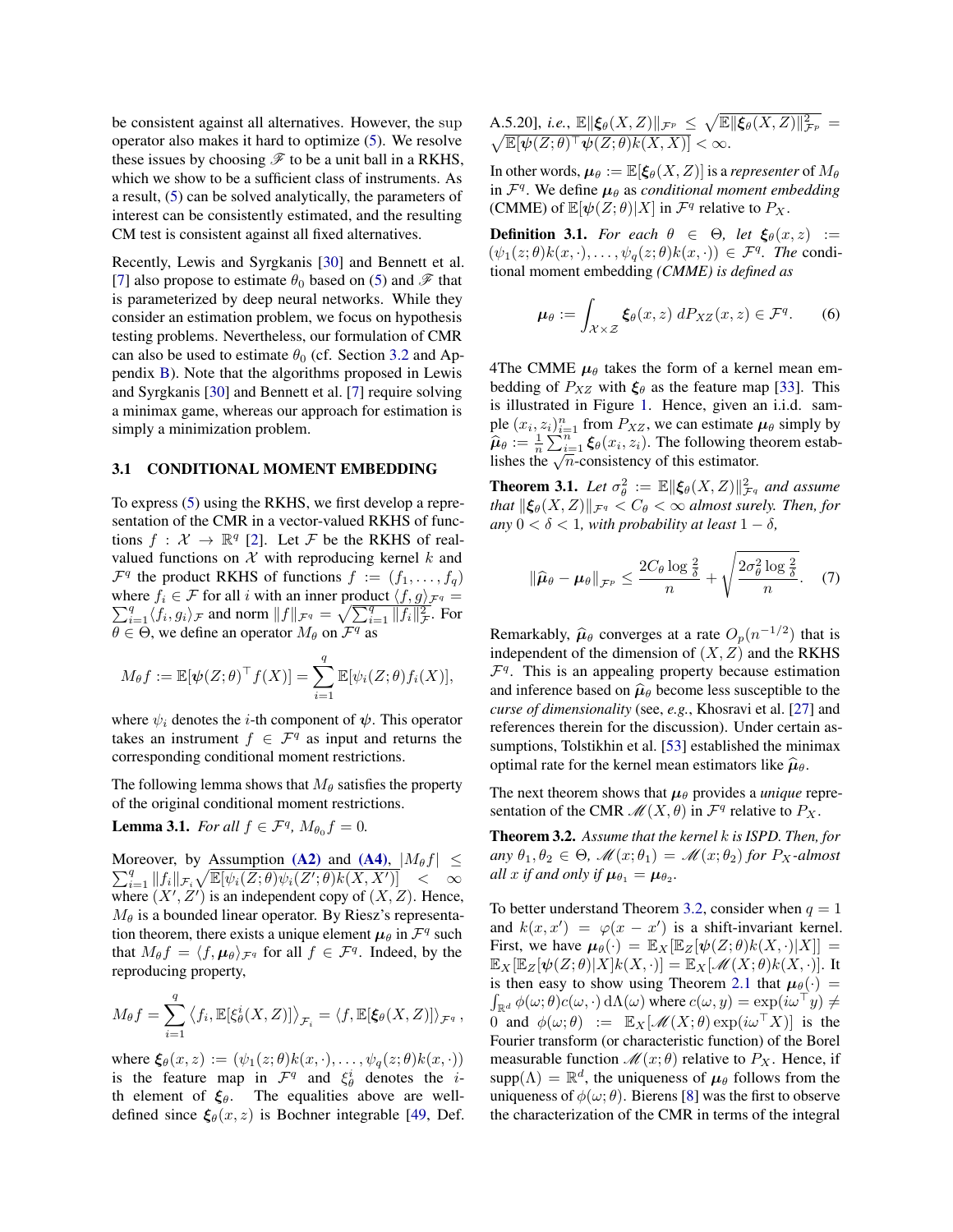transform and then used it to construct the consistent CM tests of functional form (cf. Section [5\)](#page-5-0).

Theorem [3.2](#page-3-0) shows that  $\mu_{\theta}$  captures all information about  $\mathbb{E}[\psi(Z;\theta)|x]$  for every  $x \in \mathcal{X}$  for which  $P_X(x) > 0$ . Consequently, estimation and inference on CMR can be performed by means of  $\mu_{\theta}$  using the existing kernel arsenal. As mentioned earlier, for each  $f \in \mathcal{F}^q$  and  $\theta \in \Theta$ , the inner product  $\langle f, \mu_{\theta} \rangle_{\mathcal{F}^q} = \langle f, \mathbb{E}[\xi_{\theta}(X, Z)] \rangle_{\mathcal{F}^q}$  can be interpreted as a restriction of conditional moments with respect to *f*. Moreover, the investigator can inspect  $\mu_{\theta}(x, z)$ , which measures to what extent the moment conditions are violated at (*x, z*), *i.e.*, structural instability, in order to understand the nature of misspecification.

#### <span id="page-4-2"></span>3.2 MAXIMUM MOMENT RESTRICTION WITH REPRODUCING KERNELS

Based on the CMME  $\mu_{\theta}$ , we can now define the MMR as

$$
\mathbb{M}(\theta) := \sup_{\|f\|_{\mathcal{F}^q} \le 1} M_{\theta} f = \sup_{\|f\|_{\mathcal{F}^q} \le 1} \langle f, \mu_{\theta} \rangle_{\mathcal{F}^q} = \|\mu_{\theta}\|_{\mathcal{F}^q}.
$$
\n(8)

By Theorem [3.2,](#page-3-0)  $\mathbb{M}(\theta) \geq 0$  and  $\mathbb{M}(\theta) = 0$  if and only if  $\theta = \theta_0$ . Put differently, M( $\theta$ ) measures how much the models associated with  $\theta$  violate the original CMR in [\(1\)](#page-1-2).

To obtain an expression for  $\mathbb{M}(\theta)$ , we define a real-valued kernel  $h_{\theta}: (\mathcal{X} \times \mathcal{Z}) \times (\mathcal{X} \times \mathcal{Z}) \rightarrow \mathbb{R}$  based on the feature map  $\xi_{\theta}: \mathcal{X} \times \mathcal{Z} \rightarrow \mathcal{F}^{q}$  as follows:

$$
h_{\theta}((x, z), (x', z')) := \langle \xi_{\theta}(x, z), \xi_{\theta}(x', z') \rangle_{\mathcal{F}^q}
$$
  
=  $\psi(z; \theta)^{\top} \psi(z'; \theta) k(x, x').$  (9)

Then, a closed-form expression for  $\mathbb{M}(\theta)$  in terms of the kernel  $h_{\theta}$  follows straightforwardly.

<span id="page-4-0"></span>**Theorem 3.3.** Assume that  $\mathbb{E}[h_{\theta}((X, Z), (X, Z))] < \infty$ . *Then,*  $\mathbb{M}^2(\theta) = \mathbb{E}[h_\theta((X, Z), (X', Z'))]$  *where*  $(X', Z')$ *is independent copy of* (*X, Z*) *with the same distribution.*

Finally, Mercer's representation [\(3\)](#page-2-10) of *k* allows us to interpret  $h_{\theta}$  and  $\mathbb{M}(\theta)$  in terms of a continuum of unconditional moment restrictions.

<span id="page-4-6"></span>**Theorem 3.4.** Let  $\{(\lambda_j, e_j)\}$  be eigenvalue/eigenfunction *pairs associated with the kernel k and*  $\zeta_{\theta}^{j}(x, z)$  :=  $(\psi_1(z;\theta)e_j(x),\ldots,\psi_q(z;\theta)e_j(x)$ *). Then, for each*  $\theta \in$  $\Theta$ ,  $h_{\theta}((x, z), (x', z')) = \sum_{j} \lambda_j \zeta_{\theta}^{j}(x, z)^{\top} \zeta_{\theta}^{j}(x', z')$  and  $\mathbb{M}^2(\theta) = \sum_j \lambda_j \|\mathbb{E}[\zeta_{\theta}^j(X, Z)]\|_2^2.$ 

That is, we can interpret  $\mathbb{E}[\zeta_{\theta}^{j}(X, Z)]$  as the UMR with *e*<sup>*j*</sup> acting as an instrument. Moreover,  $\mathbb{M}^2(\theta)$  can be viewed as a weighted sum of moment restrictions based on the sequence of weights and instruments  $(\lambda_i, e_i)_i$ . As a result, the CM test based on  $\mathbb{M}^2(\theta)$  as a test statistic examines an infinite number of moment restrictions. Note that  $(\lambda_j, e_j)_j$  are defined implicitly by the choice of *k*.

## <span id="page-4-1"></span>4 KERNEL CONDITIONAL MOMENT TEST WITH BOOTSTRAPPING

By virtue of Theorem [3.2,](#page-3-0) we can reformulate the CM testing problem [\(2\)](#page-1-3) in terms of the MMR as

$$
H_0: M^2(\theta) = 0, \quad H_1: M^2(\theta) \neq 0.
$$

Given an i.i.d. sample  $\{(x_i, z_i)\}_{i=1}^n$  from the distribution *PXZ* , we consider the test statistic

<span id="page-4-3"></span>
$$
\widehat{\mathbb{M}}_n^2(\theta) = \frac{1}{n(n-1)} \sum_{1 \le i \ne j \le n} h_{\theta}((x_i, z_i), (x_j, z_j)),
$$
\n(10)

which is in the form of *U*-statistics [\[44,](#page-9-30) Section 5]. Although there exist several potential estimators for  $\mathbb{M}^2(\theta)$ , we focus on [\(10\)](#page-4-3) as it is a minimum-variance unbiased estimator with appealing asymptotic properties. Moreover, [\(10\)](#page-4-3) also provides a basis for the estimation of  $\theta_0$  simply by minimizing  $\widehat{\mathbb{M}}_n^2(\theta)$  with respect to  $\theta \in \Theta$ . Preliminary results on estimation are given in Appendix [B.](#page--1-1)

Next, we characterize the asymptotic distributions of  $\hat{\mathbb{M}}_n^2(\theta)$  under the null and alternative hypotheses.

<span id="page-4-4"></span>**Theorem 4.1.** Assume that  $\mathbb{E}[h_{\theta}^{2}((X, Z), (X', Z'))]$  <  $\infty$  for all  $\theta \in \Theta$ . Let  $U := (X, Z)$  and  $U' := (X', Z')$ . *Then, the following statements hold.*

(1) If  $\theta \neq \theta_0$ ,  $\hat{\mathbb{M}}_n^2(\theta)$  is asymptotically normal with

$$
\sqrt{n}\left(\widehat{\mathbb{M}}_n^2(\theta)-\mathbb{M}^2(\theta)\right)\overset{d}{\to}\mathcal{N}(0,4\sigma_\theta^2),
$$

where  $\sigma_{\theta}^2 = \text{Var}_U \left[ \mathbb{E}_{U'} [h_{\theta}(U, U')] \right]$ .

(2) If  $\theta = \theta_0$ , then  $\sigma_{\theta}^2 = 0$  and

<span id="page-4-5"></span>
$$
n\widehat{\mathbb{M}}_n^2(\theta) \stackrel{d}{\rightarrow} \sum_{j=1}^{\infty} \tau_j \left( W_j^2 - 1 \right), \tag{11}
$$

*where*  $W_j \sim \mathcal{N}(0, 1)$  *and*  $\{\tau_j\}$  *are the eigenvalues*  $of h_{\theta}(u, u'),$  i.e., they are the solutions of  $\tau_j \phi_j(u) =$  $\int h_{\theta}(u, u') \phi_j(u') dP(u')$  for non-zero  $\phi_j$ .

As we can see,  $n\hat{\mathbb{M}}_n^2(\theta) < \infty$  with probability one under the null  $\theta = \theta_0$  and diverts to infinity at a rate  $\mathcal{O}(\sqrt{n})$ under any fixed alternative  $\theta \neq \theta_0$ . Hence, a consistent CM test can be constructed as follows: if  $\gamma_{1-\alpha}$  is the  $1 - \alpha$  quantile of the CDF of  $n\hat{\mathbb{M}}_n^2(\theta)$  under the null  $\theta = \theta_0$ , we reject the null with significance level  $\alpha$  if  $n\widehat{\mathbb{M}}_n^2(\theta) \geq \gamma_{1-\alpha}.$ 

Proposition 4.1 (Arcones and Gine [\[4\]](#page-8-8); p. 671). *Assume the conditions of Theorem [4.1.](#page-4-4) The test that rejects the*  ${\it null}\; \theta = \theta_0$  when  ${\it n} \hat{\mathbb{M}}^2_n(\theta) > \gamma_{1-\alpha}$  is consistent against *any fixed alternative*  $\theta \neq \theta_0$ *, i.e., the limiting power of the test is one.*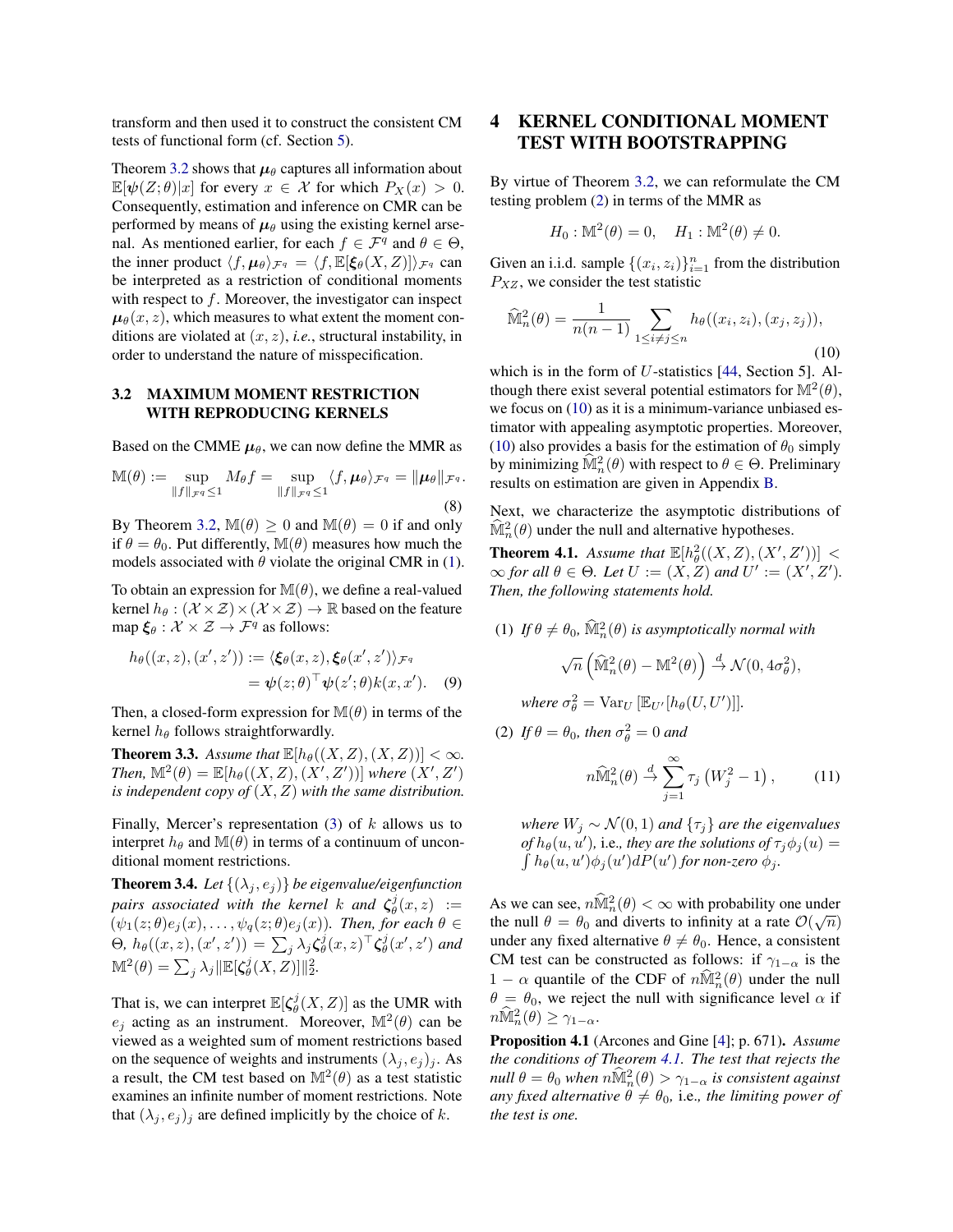<span id="page-5-2"></span>Algorithm 1 KCM Test with bootstrapping

| <b>Input:</b> Bootstrap sample size B, significance level $\alpha$                                   |
|------------------------------------------------------------------------------------------------------|
| for $t \in \{1, , B\}$ do                                                                            |
| Draw $(w_1, \ldots, w_n) \sim \text{Mult}(n; \frac{1}{n}, \ldots, \frac{1}{n})$                      |
| $\rho_i \leftarrow (w_i - 1)/n$ for $i = 1, \ldots, n$                                               |
| $\mathbb{M}_n^*(\theta) \leftarrow \sum_{i \neq j} \rho_i \rho_j h_{\theta}((x_i, z_i), (x_j, z_j))$ |
| $a_t \leftarrow n\widehat{\mathbb{M}}_n^*(\theta)$                                                   |
| end for                                                                                              |
| $\hat{\gamma}_{1-\alpha}$ := empirical $(1-\alpha)$ -quantile of $\{a_t\}_{t=1}^B$                   |
| Reject $H_0$ if $\hat{\gamma}_{1-\alpha} < n\widehat{M}_n^2(\theta)$ (see (10))                      |

Unfortunately, the limiting distribution in [\(11\)](#page-4-5) and its  $1 - \alpha$  quantile do not have an analytic form. Following recent work on kernel-based tests [\[14,](#page-9-21) [21,](#page-9-22) [32\]](#page-9-23), we propose to approximate the critical values using the bootstrap method proposed by Arcones and Gine [\[4\]](#page-8-8), Huskova and Janssen [\[26\]](#page-9-31), which was previously used in Liu et al. [\[32\]](#page-9-23). Specifically, we first draw multinomial random weights  $(w_1, \ldots, w_n) \sim \text{Mult}(n; \frac{1}{n}, \ldots, \frac{1}{n})$  and compute the bootstrap sample  $\widehat{\mathbb{M}}_n^*(\theta) = (1/n^2) \sum_{1 \le i \ne j \le n} (w_i -$ 1) $(w_j - 1)h_\theta((x_i, z_i), (x_j, z_j))$ . We then calculate the empirical quantile  $\hat{\gamma}_{1-\alpha}$  of  $n\mathbb{M}_{n}^{*}(\theta)$ . For degenerate *U*statistics,  $\hat{\gamma}_{1-\alpha}$  is a consistent estimate of  $\gamma_{1-\alpha}$  [\[4,](#page-8-8) [26\]](#page-9-31).

We summarize our bootstrap kernel conditional moment (KCM) test in Algorithm 1. Note that the proposed test checks the CMR for a *given* parameter  $\theta$  and does not take into account the estimation error of  $\theta$ . We defer a full treatment of interplay between parameter estimation and hypothesis testing to future work.

### <span id="page-5-0"></span>5 RELATED WORK

Existing CM tests can generally be categorized into two classes. The former is based on a transformation of CMR into a continuum of unconditional counterparts, *e.g.*, Bierens [\[8,](#page-8-4) [9\]](#page-8-9), de Jong [\[15\]](#page-9-15), Bierens and Ploberger [\[11\]](#page-8-5), and Donald et al. [\[18\]](#page-9-16) to name a few. The latter employs nonparametric kernel estimation which includes Fan and Li [\[20\]](#page-9-32), Li and Wang [\[31\]](#page-9-17), Zheng [\[56\]](#page-9-18) among others. While both classes lead to consistent tests, they exhibit different asymptotic behaviors; see, *e.g.*, Delgado et al. [\[16\]](#page-9-19), Fan and Li [\[20\]](#page-9-32) for detailed comparisons.

A continuum of unconditional moments. One of the classical approaches is to find a parametric weighting function  $w(x, \eta)$  such that

$$
\mathbb{E}[\psi(Z;\theta)|X] = \mathbf{0} \text{ a.s. } \Leftrightarrow \mathbb{E}[\psi(Z;\theta)w(X,\eta)] = \mathbf{0},
$$

for almost all  $\eta \in \Xi \subseteq \mathbb{R}^m$  where  $\eta$  is a nuisance parameter. Newey [\[36\]](#page-9-11) and Tauchen [\[52\]](#page-9-12) proposed the so-called M-test using a finite number of weighting functions. Since

it imposes only a finite number of moment conditions, the test cannot be consistent against all possible alternatives and power against specific alternatives depends on the choice of these weighting functions. de Jong [\[15\]](#page-9-15) and Donald et al. [\[18\]](#page-9-16) showed that this issue can be circumvented by allowing the number of moment conditions to grow with sample size. Although our KCM test generally relies on infinitely many moment conditions, one can impose finitely many conditions using the finite dimensional RKHS such as those endowed with linear and polynomial kernels or resorting to finite-dimensional kernel approximations.

Stinchcombe and White [\[50\]](#page-9-33) showed that there exists a wide range of  $w(x, \eta)$  that lead to consistent CM tests. They call these functions "totally revealing". For instance, Bierens [\[8\]](#page-8-4) proposed the first consistent specification test for nonlinear regression models using  $w(x, \eta)$  =  $\exp(i\eta^\top x)$  for  $\eta \in \mathbb{R}^d$ . Similarly, Bierens [\[9\]](#page-8-9) used  $w(x, \eta) = \exp(\eta^\top x)$  for  $\eta \in \mathbb{R}^d$ . An indicator function  $w(x, \eta) = \mathbb{1}(\alpha^{\top} x \leq \beta)$  with  $\eta = (\alpha, \beta) \in$  $\mathbb{S}^d \times (-\infty, \infty)$  where  $\mathbb{S}^d = \{ \alpha \in \mathbb{R}^d : ||\alpha|| = 1 \}$  was used in Escanciano [\[19\]](#page-9-34) and Delgado et al. [\[16\]](#page-9-19). Other popular weighting functions include power series, Fourier series, splines, and orthogonal polynomials, for example. In light of Theorem [3.4,](#page-4-6) the KCM test falls into this category where weighting functions are eigenfunctions associated with the kernel *k*.

Since  $w(x, \eta)$  depends on the nuisance parameter  $\eta$ , Bierens [\[8\]](#page-8-4) suggested to integrate  $\eta$  out, resulting in an *integrated conditional moment* (ICM) test statistic:

<span id="page-5-1"></span>
$$
\widehat{T}_n(\theta) = \int_{\Xi} \|\widehat{Z}_n(\eta)\|_2^2 \, \mathrm{d}\nu(\eta),\tag{12}
$$

where  $\Xi$  is a compact subset of  $\mathbb{R}^d$ ,  $\nu(\eta)$  is a probability measure on  $\Xi$ , and  $\widehat{Z}_n(\eta)$  :=  $(1/\sqrt{n}) \sum_i \psi(z_i;\theta) w(x_i,\eta)$ . The limiting null distribution of the ICM test was proven to be a zero-mean Gaussian process [\[9\]](#page-8-9). Bierens and Ploberger [\[11\]](#page-8-5) also characterizes the asymptotic null distribution of a general class of real-valued weighting functions.

The following theorem establishes the connection between the KCM and ICM test statistics.

**Theorem 5.1.** Let  $k(x, x') = \varphi(x - x')$  be a shift*invariant kernel on* R*<sup>d</sup>. Then, we have*

$$
\mathbb{M}^2(\theta) = \frac{1}{(2\pi)^{d/2}} \int_{\mathbb{R}^d} \left\| \mathbb{E}[\boldsymbol{\psi}(Z;\theta) \exp(i\omega^\top X)] \right\|_2^2 \, \mathrm{d}\Lambda(\omega)
$$

*where*  $\Lambda$  *is a Fourier transform of k.* 

This theorem is quite insightful as it describes the KCM test statistic as the ICM test statistic  $T_n(\theta)$  of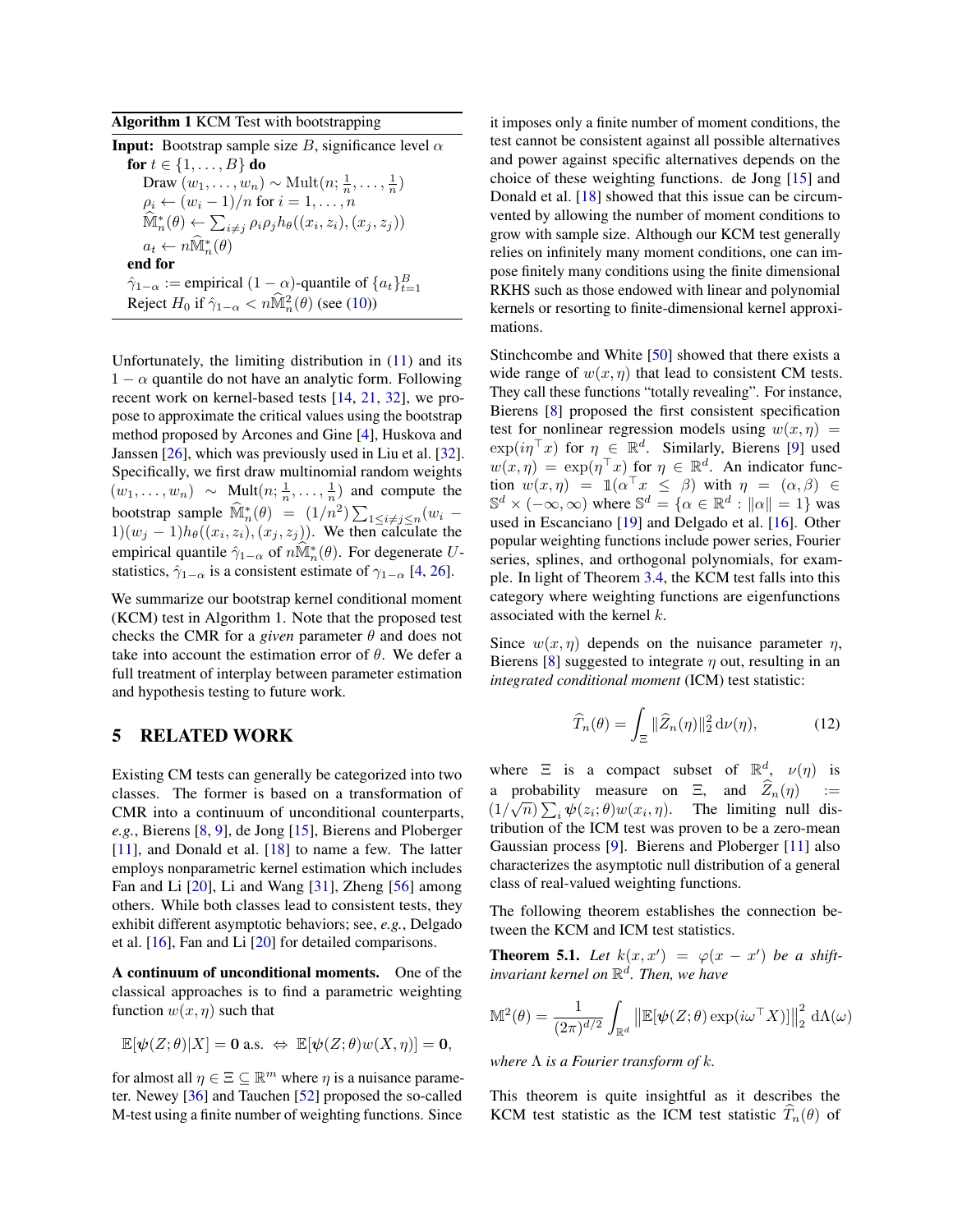Bierens [\[8\]](#page-8-4) where the distribution on the nuisance parameter  $\omega$  is a Fourier transform of the kernel. For instance, the Gaussian kernel  $k(x, x') = \exp(-\|x - \theta\|_2^2)$  $||x'||_2^2/2\sigma^2$  corresponds to the Gaussian density  $\Lambda(\omega) =$  $\exp(-\sigma^2 \|\omega\|_2^2/2)$ ; see Muandet et al. [\[33,](#page-9-27) Table 2.1] for more examples. Note that both weighting functions and integrating measures are implicitly determined by the kernel *k*. Unlike ICM tests, KCM tests can be evaluated without solving the high-dimensional numerical integration [\(12\)](#page-5-1) explicitly. Moreover, KCM tests can be easily generalized to  $\mathcal X$  that is not necessarily a subset of  $\mathbb R^d$ .

Carrasco and Florens [\[12\]](#page-9-24) also considers a similar setting that involves a continuum of moment conditions in RKHS. Their approach, however, differs significantly from ours. First, they consider a specific case where the Hilbert space is a set of square integrable functions of a scalar  $t \in [0, T]$  with the unconditional moment conditions  $\mathbb{E}[\psi_t(X, \theta_0)] = \mathbf{0}$  for all  $t \in [0, T]$ . Second, their key question is to identify the optimal choice of weighting matrix in GMM. Third, estimation is actually based on a truncation of infinite moment conditions. Lastly, they also proposed the CM test similar to the ICM tests, but it can handle only the case with  $Z \in \mathbb{R}$ , while our test is applicable to any domain with a valid kernel.

Nonparametric kernel estimation. The second class of tests, known as *smooth tests* [\[20,](#page-9-32) [31,](#page-9-17) [56\]](#page-9-18), adopts the statistic of the form

<span id="page-6-0"></span>
$$
T(\theta) = \mathbb{E}[\psi(Z;\theta)^\top \mathbb{E}[\psi(Z;\theta)|X]f(X)].
$$
 (13)

Based on the kernel estimator of  $\mathbb{E}[\psi(Z;\theta)|X]f(X)$ , the empirical estimate of [\(13\)](#page-6-0) can be expressed as

<span id="page-6-4"></span>
$$
\widehat{T}_n(\theta) = \frac{1}{n(n-1)h^d} \sum_{1 \le i \ne j \le n} \psi(z_i; \theta)^\top \psi(z_j; \theta) K_{ij}
$$
\n(14)

where  $K_{ij} = K((x_i - x_j)/h), K(\cdot) : \mathbb{R}^d \to \mathbb{R}$  is a normalized kernel function and *h* is a smoothing parameter. Here, we emphasize that existing smooth tests rely on the kernel density estimator (KDE) in which the kernel used is not necessarily a reproducing kernel. For the smooth test to be consistent, *h* must vanish as  $n \to \infty$ , whereas our KCM test is consistent even when the kernel is fixed. Nevertheless, if  $K(\cdot)$  is a reproducing kernel, the test statistic  $\widehat{T}_n(\theta)$  with a fixed smoothing parameter *h* resembles the KCM test statistic [\(10\)](#page-4-3). In fact, Fan and Li [\[20\]](#page-9-32) has shown that the ICM test is a special case of the kernel-based test with a fixed smoothing parameter. However, the critical drawback of the nonparametric kernel-based tests is that they have non-trivial power only against local alternatives that approach the null at a slower rate than  $1/\sqrt{n}$ , due to the slower rate of convergence of kernel density estimators, *i.e.*,  $O((nh^{d/2})^{-1/2})$  as  $h \to 0$  [\[20\]](#page-9-32). Moreover, these tests are susceptible to the curse of dimensionality.

Last but not least, the kernel estimator is also a key ingredient in empirical likelihood-based CM tests [\[17,](#page-9-35) [28,](#page-9-36) [54\]](#page-9-20).

Kernelized Stein discrepancy (KSD). Stein's methods [\[48\]](#page-9-37) are among the most popular techniques in statistics and machine learning. One notable example is the Stein discrepancy which aims to characterize complex, high-dimensional distribution  $p(x) = \tilde{p}(x)/N$  with intractable normalization constant  $N = \int \tilde{p}(x) dx$  using a *Stein operator*  $A_p$  such that

<span id="page-6-1"></span>
$$
p = q \quad \Leftrightarrow \quad \mathbb{E}_{x \sim q}[\mathcal{A}_p f(x)] = 0, \ \forall f, \tag{15}
$$

where  $A_p f(x) := \nabla_x \log p(x) f(x) + \nabla_x f(x)$ . Here, we assume for simplicity that  $x \in \mathbb{R}$ . The Stein operator *A<sup>p</sup>* depends on the density *p* through its *score function*  $s_p(x) := \nabla_x \log p(x) = \frac{\nabla_x p(x)}{p(x)}$ , which is independent of *N*. When  $p \neq q$ , the expectation in [\(15\)](#page-6-1) gives rise to a discrepancy

<span id="page-6-3"></span>
$$
\begin{array}{rcl}\n\mathbb{S}_f(p,q) & := & \mathbb{E}_{x \sim q}[\mathcal{A}_p f(x)] \\
& = & \mathbb{E}_{x \sim q}[(s_p(x) - s_q(x))f(x)].\n\end{array} \tag{16}
$$

See, also, Liu et al. [\[32,](#page-9-23) Lemma 2.3]. The Stein discrepancy has led to numerous applications such as variance reduction [\[40\]](#page-9-38) and goodness-of-fit testing [\[14,](#page-9-21) [32\]](#page-9-23), among others.

Like  $(4)$ , we can observe that  $(15)$  is indeed a set of unconditional moment conditions. To make an explicit connection between Stein discrepancy and CMR, we need to assume access to the probability densities. Let  $\mathcal{P}_{\Theta}$  be a space of probability densities  $p(z; \theta)$  such that  $\theta \mapsto p(z; \theta)$  is injective. We choose  $\psi(z; \theta)$  =  $\nabla_z \log p(z;\theta) =: s_\theta(z)$  as the associated score function.<sup>2</sup> This yields the following CMR:

$$
\mathbb{E}[\nabla_z \log p(Z; \theta_0) | X] = \mathbf{0}, \quad P_X\text{-a.s.}
$$
 (17)

For any  $\theta \in \Theta$ , it follows that  $\mathbb{E}[\psi(Z;\theta)^\top f(X)] =$  $\mathbb{E}[s_{\theta}(Z)^{\top}f(X) - s_{\theta_0}(Z)^{\top}f(X)] = \mathbb{E}[(s_{\theta}(Z)$  $s_{\theta_0}(Z)$ <sup>T</sup> $f(X)$ ] =:  $\Delta_f(\theta, \theta_0)$ . While  $\Delta_f(\theta, \theta_0)$  resembles the Stein discrepancy in [\(16\)](#page-6-3), we highlight the key differences. First, this characterization requires that the model is correctly specified, *i.e.*,  $p(z; \theta_0)$  is observationally indistinguishable from the underlying data distribution. Second, like the Stein discrepancy, it can be interpreted as the  $f(x)$ -weighted expectation of the score difference  $s_{\theta} - s_{\theta_0}$ . In contrast, the weighting function  $f(x)$  in our setting depends only on *X*, which is a subvector of *Z*. We provide further discussion about this

<span id="page-6-2"></span><sup>&</sup>lt;sup>2</sup>This differs from the standard definition of score function as  $\nabla_{\theta} \log p(z|\theta)$  in the interpretation of maximum likelihood as generalized method of moments [\[22\]](#page-9-8).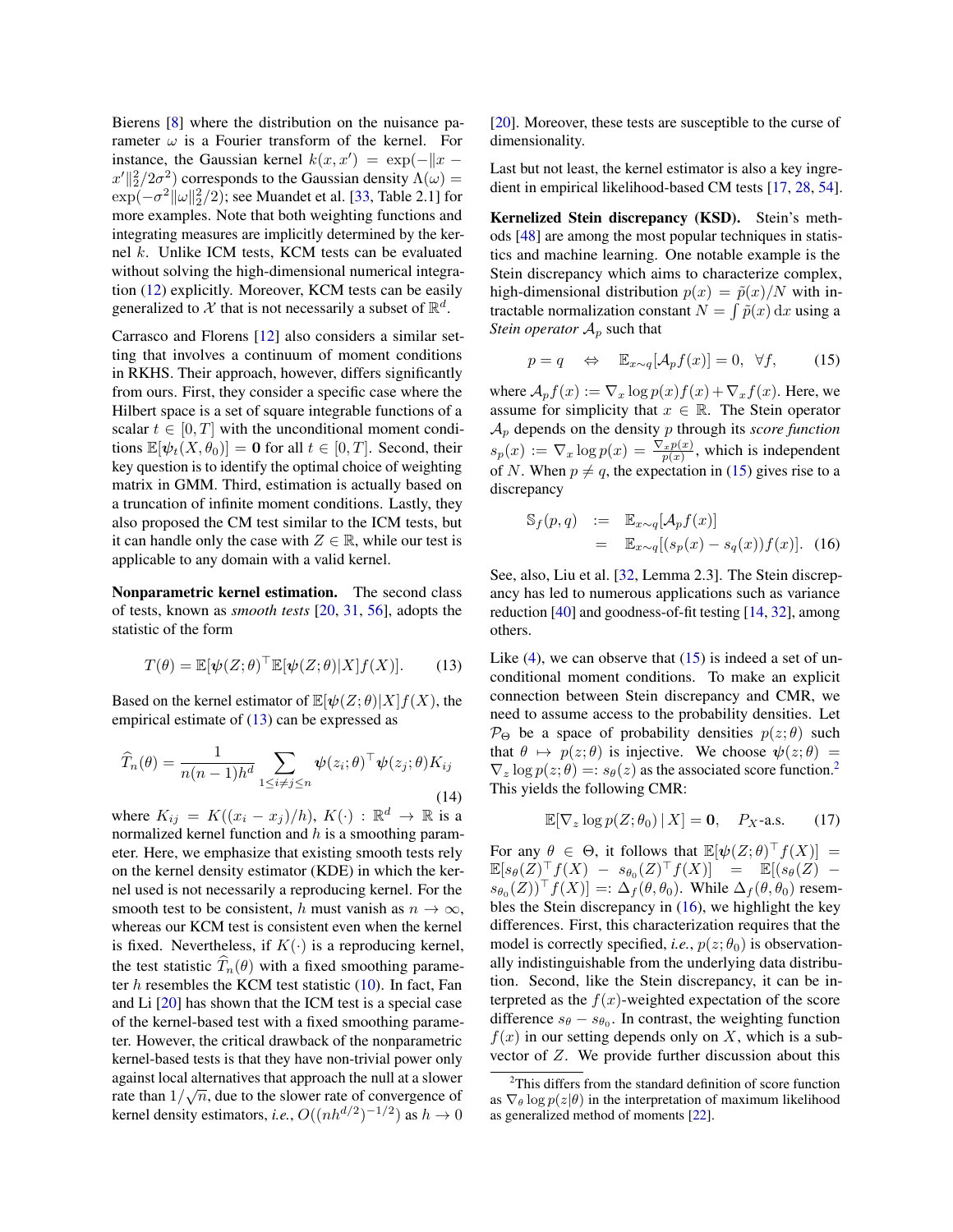<span id="page-7-1"></span>

Figure 2: The test powers of KCM, ICM, and smooth tests averaged over 300 trials as we vary the values of *n* (top) and  $\delta$  (bottom). Type-I errors of these tests are shown in Figure [3](#page--1-2) in Appendix [C.2.](#page--1-3) See main text for the interpretation.

discrepancy measure in Appendix [A.](#page--1-4) The following theorem follows directly from the preceeding observation.

<span id="page-7-0"></span>**Theorem 5.2.** *Let*  $P_{\Theta}$  *be a space of probability densities*  $p(z; \theta)$ *. Assume that*  $\theta \mapsto p(z; \theta)$  *is injective and*  $\theta_0 \in$  $\Theta$ *. If*  $\psi(z;\theta) = \nabla_z \log p(z;\theta)$  and  $X = Z$ *, we have*  $\mathbb{S}_f(p(z;\theta),p(z;\theta_0)) = \Delta_f(\theta,\theta_0).$ 

Mostly related to our work are the RKHS-based Stein's methods [\[14,](#page-9-21) [32\]](#page-9-23). Specifically, if we assume the conditions of Theorem [5.2](#page-7-0) and that *f* belongs to the RKHS, it follows that  $\Delta(\theta, \theta_0) := \sup_{f} ||\Delta_f(\theta, \theta_0)||_2$  coincides with the kernelized Stein discrepancy (KSD) proposed in Liu et al. [\[32\]](#page-9-23) and Chwialkowski et al. [\[14\]](#page-9-21). We will elaborate on this connection in further detail in future work.

## 6 EXPERIMENTS

We report the finite-sample performance of the KCM test against two well-known consistent CM tests, namely ICM test and smooth test, as discussed in Section [5.](#page-5-0) We evaluate all tests with a bootstrap size  $B = 1000$  and a significance level  $\alpha = 0.05$ .

- (1) **KCM**: The bootstrap KCM test using *U*-statistic in Algorithm [1.](#page-5-2) We use the RBF kernel with bandwidth chosen by the median heuristic.
- (2) **ICM**: The test based on an integration over weighting functions. Following Stute [\[51\]](#page-9-39) and Delgado et al. [\[16\]](#page-9-19), we use [\(12\)](#page-5-1) as the test statistic with  $w(x, \eta) = \mathbb{1}(x \leq \eta) = \prod_{j=1}^{d} \mathbb{1}(x_j \leq \eta_j)$  where

 $\mathbb{1}(\cdot)$  is an indicator function. The density  $\nu$  is chosen to be the empirical distribution of *X*. This leads to a simple test statistic  $t_n = \sum_{i=1}^n r_n(x_i)^\top r_n(x_i)$ where  $r_n(x) := \frac{1}{n} \sum_{i=1}^n \psi(z_i; \theta) \mathbb{1}(x_i \leq x)$ . We follow the bootstrap procedure in Delgado et al. [\[16,](#page-9-19) Sec. 4.3] to compute the critical values.

(3) **Smooth**: The test based on nonparametric kernel estimation. We use [\(14\)](#page-6-4) as the test statistic. The kernel is the standard Gaussian density function whose bandwidth is chosen by the rule-of-thumb  $h = n^{-1/5}$ . Note that the median heuristic is not applicable here because the bandwidth *h* does not vanish, as required. The critical values are obtained using the same bootstrap procedure as in Delgado et al. [\[16,](#page-9-19) Sec. 4.2].

Testing a regression function (**REG**). We follow a similar simulation of regression model used in Lavergne and Nguimkeu [\[29\]](#page-9-40). In this setting, for a given estimate  $\beta$  of the regression parameters, the null hypothesis is

$$
H_0: \mathbb{E}[Y - \hat{\beta}^\top X | X] = 0 \quad \text{a.s.}
$$

where  $X \in \mathbb{R}^d$  and *Y* is a univariate random variable, *i.e.*,  $Z = (Y, X)$ . The data are generated from the data generating process (DGP):

$$
Y = \mathbf{\beta}_0^\top X + e.
$$

We set  $\beta_0 = 1$ , and  $X \sim \mathcal{N}(0, I_d)$ . For the error term *e*, we consider two scenarios: (i) *Homoskedastic* (HOM):  $e = \epsilon, \epsilon \sim \mathcal{N}(0, 1)$  and (ii) *Heteroskedastic* (HET):  $e = \epsilon \sqrt{0.1 + 0.1 ||X||_2^2}$ . In each trial, we obtain an estimate of  $\beta_0$  by  $\hat{\beta} = \beta_0 + \gamma$  where  $\gamma \sim \mathcal{N}(0, \delta^2 I_d)$ . In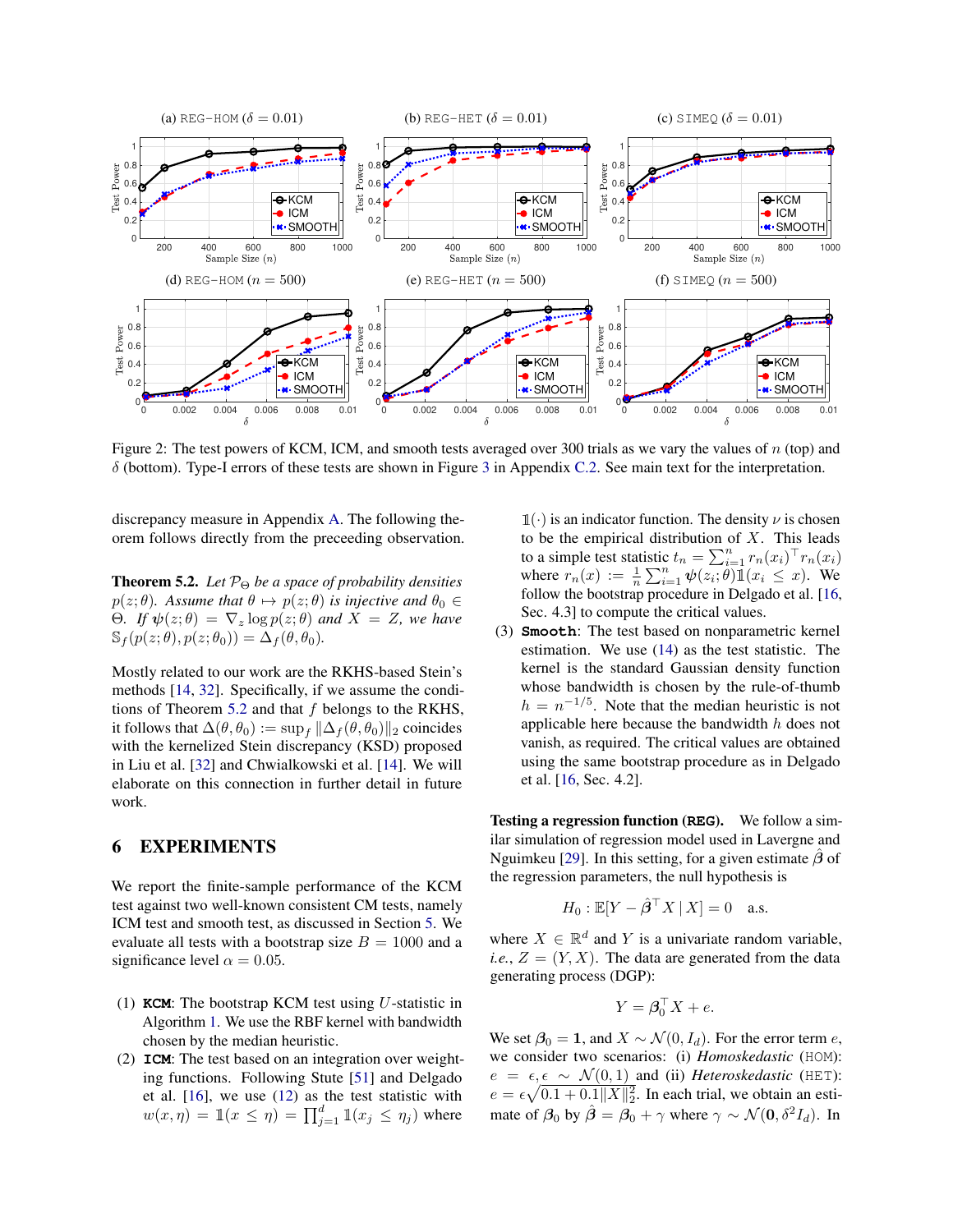this experiment, we set  $d = 5$ . When  $\delta = 0$ , the CMR are fulfilled, whereas they are violated, *i.e.*,  $H_0$  is false, if  $\delta \neq 0$ . Different values of  $\delta$  correspond to different degrees of deviation from the null.

Testing the simultaneous equation model (**SIMEQ**). Following Newey [\[37\]](#page-9-41) and Delgado et al. [\[16\]](#page-9-19), we consider the equilibrium model

$$
Q = \alpha_d P + \beta_d R + U, \quad \alpha_d < 0,
$$
 (Demand)  
\n
$$
Q = \alpha_s P + \beta_s W + V, \quad \alpha_s > 0,
$$
 (Supply)

where *Q* and *P* denote quantity and price, respectively, *R* and *W* are exogeneous variables, and *U* and *V* are the error terms. In this setting,  $Z = (Q, P, R, W)$  and  $X = (R, W)$ . The null hypothesis can be expressed as

$$
H_0: \mathbb{E}\left[\begin{array}{c} Q - \alpha_d P - \beta_d R \\ Q - \alpha_s P - \beta_s W \end{array}\bigg|\begin{array}{c} \mathbf{X} \end{array}\right] = \left[\begin{array}{c} 0 \\ 0 \end{array}\right]
$$

a.s. for some  $\theta_0 = (\alpha_d, \beta_d, \alpha_s, \beta_s)$ . We generate data according to  $Q = \lambda_{11}R + \lambda_{12}W + V_1$  and  $P =$  $\lambda_{21}R + \lambda_{22}W + V_2$  where *R* and *W* are independent standard Gaussian random variables while  $V_1$  and  $V_2$  are correlated standard Gaussian random variables with  $10^{-3}$ variance and  $10^{-3}/\sqrt{2}$  covariance, and independent of  $(R, W)$ . We set  $(\lambda_{11}, \lambda_{12}, \lambda_{21}, \lambda_{22}) = (1, -1, 1, 1)$  and provide the details on how to find the true parameters  $\theta_0$ in Appendix [C.1.](#page--1-5) The estimate  $\theta$  is obtained as in the previous experiment. The null hypothesis corresponds to  $\delta = 0$  and different values of  $\delta$  corresponds to alternative hypotheses. Rejecting  $H_0$  means that the functional form of the supply and demand curves are misspecified.

Figure [2](#page-7-1) depicts the empirical results for  $n \in$  $\{1, 2, 4, 6, 8, 10\} \times 10^2$  and  $\delta \in \{10^{-4}, 2 \times 10^{-3}, 4 \times 10^2\}$  $10^{-3}, 6 \times 10^{-3}, 8 \times 10^{-3}, 10^{-2}$ . First, it can be observed that KCM, ICM, and smooth tests are all capable of detecting the misspecification as the sample size and  $\delta$  are sufficiently large. Second, the KCM test tends to outperform both ICM and smooth tests in terms of the test power, especially in a low sample regime (see Figure [2a–2c\)](#page-7-1) and a small deviation regime (see Figure [2d–2f\)](#page-7-1). In addition, the smooth test and the ICM test are competitive: there is no substantial evidence to conclude that one is always better than the other. Lastly, Figure [3](#page--1-2) in Appendix [C.2](#page--1-3) depicts that the Type-I errors of all tests are correctly controlled at  $\alpha = 0.05$ .

Lastly, we point out that this work does not elaborate on the effect of parameter estimation. In practice, the candidate parameter  $\hat{\theta}$  has to be estimated from the observed data, which changes the asymptotic distribution of the test statistic. We envision the interplay between parameter estimation and hypothesis testing as an important arena for future work.

### 7 CONCLUSION

To conclude, we propose a new conditional moment test called the KCM test whose statistic is based on a novel representation of the conditional moment restrictions in a reproducing kernel Hilbert space. This representation captures all necessary information about the original conditional moment restrictions. Hence, the resulting test is consistent against all fixed alternatives, is easy to use in practice, and also has connections to existing tests in the literature. It also has an encouraging finite-sample performance compared to those tests. While the conditional moment restrictions have a long history in econometrics and so does the concept of reproducing kernel Hilbert spaces in machine learning, the intersection of these concepts remains unexplored. We believe that this work gives rise to a new and promising framework for conditional moment restrictions which constitute numerous applications in econometrics, causal inference, and machine learning.

#### Acknowledgements

We thank the anonymous reviewers for the helpful comments on our initial draft. KM is indebted to Motonobu Kanagawa and Junhyung Park for fruitful discussion.

#### References

- <span id="page-8-0"></span>[1] C. Ai and X. Chen. Efficient Estimation of Models with Conditional Moment Restrictions Containing Unknown Functions. *Econometrica*, 71(6):1795–1843, 2003.
- <span id="page-8-7"></span>[2] M. Álvarez, L. Rosasco, and N. Lawrence. Kernels for vector-valued functions: A review. *Foundation and Trends in Machine Learning*, 4(3):195–266, 2012.
- [3] J. Angrist and J.-S. Pischke. *Mostly Harmless Econometrics: An Empiricist's Companion*. Princeton University Press, 2008.
- <span id="page-8-8"></span>[4] M. Arcones and E. Gine. On the bootstrap of *U* and *V* statistics. *The Annals of Statistics*, 20(2):655–674, 06 1992.
- <span id="page-8-6"></span>[5] N. Aronszajn. Theory of reproducing kernels. *Transactions of the American Mathematical Society*, 68(3):337– 404, 1950.
- <span id="page-8-1"></span>[6] S. Athey, J. Tibshirani, and S. Wager. Generalized random forests. *The Annals of Statistics*, 47(2):1148–1178, 04 2019.
- <span id="page-8-2"></span>[7] A. Bennett, N. Kallus, and T. Schnabel. Deep generalized method of moments for instrumental variable analysis. In *NeurIPS*, 2019.
- <span id="page-8-4"></span>[8] H. Bierens. Consistent model specification tests. *Journal of Econometrics*, 20(1):105–134, 1982.
- <span id="page-8-9"></span>[9] H. Bierens. A consistent conditional moment test of functional form. *Econometrica*, 58(6):1443–1458, 1990.
- <span id="page-8-3"></span>[10] H. Bierens. *Econometric Model Specification: Consistent Model Specification Tests and Semi-nonparametric Modeling and Inference*. World Scientific, 2017.
- <span id="page-8-5"></span>[11] H. Bierens and W. Ploberger. Asymptotic Theory of Integrated Conditional Moment Tests. *Econometrica*, 65(5): 1129–1152, 1997.